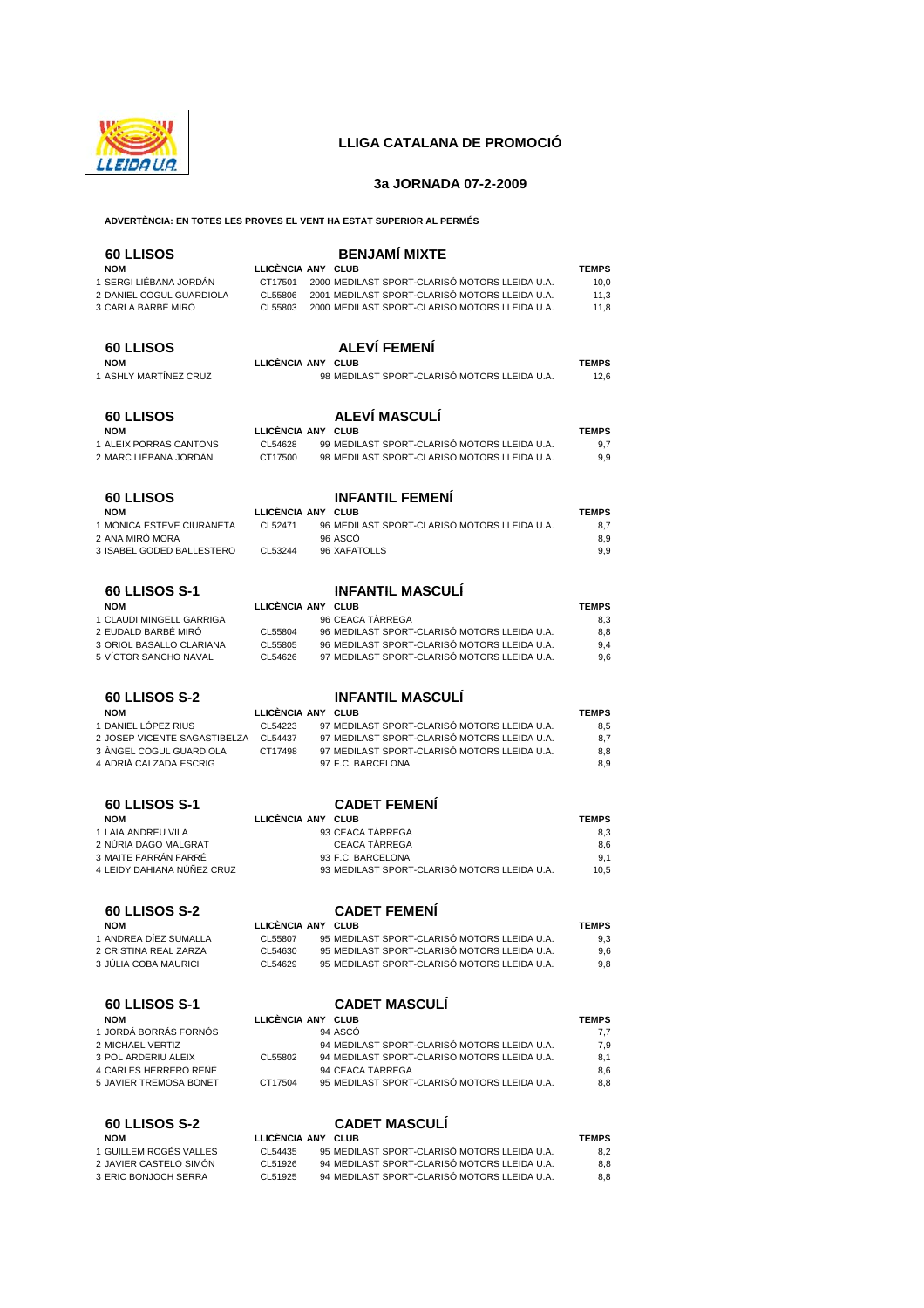| <b>60 LLISOS</b>                                       |                    | <b>JUVENIL-SENIOR MASCULI</b>                                                                |              |                   |              |              |              |           |                      |
|--------------------------------------------------------|--------------------|----------------------------------------------------------------------------------------------|--------------|-------------------|--------------|--------------|--------------|-----------|----------------------|
| <b>NOM</b>                                             | LLICÈNCIA ANY CLUB |                                                                                              | <b>TEMPS</b> |                   |              |              |              |           |                      |
| 1 ORIOL SANUY DIEZ                                     | CT17804            | 90 MEDILAST SPORT-CLARISÓ MOTORS LLEIDA U.A.                                                 | 7,3          |                   |              |              |              |           |                      |
| 2 MARC PASARISA ALONSO                                 |                    | 91 CEACA TARREGA                                                                             | 7,5          |                   |              |              |              |           |                      |
| 3 PAU MINGUELL GARRIGA                                 | CT16697            | 92 CEACA TÀRREGA<br>92 MEDILAST SPORT-CLARISÓ MOTORS LLEIDA U.A.                             | 7,6          |                   |              |              |              |           |                      |
| 4 JOSEP Ma VILADEGUT PELEGRI                           |                    | 93 MEDILAST SPORT-CLARISÓ MOTORS LLEIDA U.A.                                                 | 7,7          |                   |              |              |              |           |                      |
| 5 PABLO CASTRO SANMARTIN<br>6 FERRÁN BARBÉ MIRÓ        |                    | 93 MEDILAST SPORT-CLARISÓ MOTORS LLEIDA U.A.                                                 | 8,1<br>8,4   |                   |              |              |              |           |                      |
|                                                        |                    |                                                                                              |              |                   |              |              |              |           |                      |
| <b>150 LLISOS S-1</b>                                  |                    | <b>INFANTIL MASCULI</b>                                                                      |              |                   |              |              |              |           |                      |
| <b>NOM</b>                                             | LLICÈNCIA ANY CLUB |                                                                                              | <b>TEMPS</b> |                   |              |              |              |           |                      |
| 1 ADRIA CALZADA ESCRIG                                 |                    | 97 F.C. BARCELONA                                                                            | 23,3         |                   |              |              |              |           |                      |
| 2 ÀNGEL COGUL GUARDIOLA<br>5 VÍCTOR SANCHO NAVAL       | CT17498<br>CL54626 | 97 MEDILAST SPORT-CLARISÓ MOTORS LLEIDA U.A.<br>97 MEDILAST SPORT-CLARISÓ MOTORS LLEIDA U.A. | 23,7<br>24,6 |                   |              |              |              |           |                      |
|                                                        |                    |                                                                                              |              |                   |              |              |              |           |                      |
| <b>150 LLISOS</b>                                      |                    | <b>INFANTIL FEMENI</b>                                                                       |              |                   |              |              |              |           |                      |
| <b>NOM</b>                                             | LLICENCIA ANY CLUB |                                                                                              | <b>TEMPS</b> |                   |              |              |              |           |                      |
| 1 MÓNICA ESTEVE CIURANETA<br>2 ISABEL GODED BALLESTERO | CL52471<br>CL53244 | 96 MEDILAST SPORT-CLARISÓ MOTORS LLEIDA U.A.<br>96 XAFATOLLS                                 | 21,6<br>24,4 |                   |              |              |              |           |                      |
|                                                        |                    |                                                                                              |              |                   |              |              |              |           |                      |
| <b>60 TANQUES 0,84</b>                                 |                    | <b>INFANTIL MASCULI</b>                                                                      |              |                   |              |              |              |           |                      |
| <b>NOM</b>                                             | LLICÈNCIA ANY CLUB |                                                                                              | <b>TEMPS</b> |                   |              |              |              |           |                      |
| 1 GERARD PORRAS CANTONS                                | CL54627            | 96 MEDILAST SPORT-CLARISÓ MOTORS LLEIDA U.A.                                                 | 11,1         |                   |              |              |              |           |                      |
| 2 DANIEL LÓPEZ RIUS                                    | CL54223            | 97 MEDILAST SPORT-CLARISÓ MOTORS LLEIDA U.A.                                                 | 12,5         |                   |              |              |              |           |                      |
| 3 ORIOL BASALLO CLARIANA                               | CL55805            | 96 MEDILAST SPORT-CLARISÓ MOTORS LLEIDA U.A.                                                 | 13,0         |                   |              |              |              |           |                      |
| <b>60 TANQUES 0,762</b>                                |                    | <b>CADET FEMENI</b>                                                                          |              |                   |              |              |              |           |                      |
| <b>NOM</b>                                             | LLICÉNCIA ANY CLUB |                                                                                              | <b>TEMPS</b> |                   |              |              |              |           |                      |
| 1 JULIA COBA MAURICI                                   | CL54629            | 95 MEDILAST SPORT-CLARISÓ MOTORS LLEIDA U.A.                                                 | 12,2         |                   |              |              |              |           |                      |
| 2 CRISTINA REAL ZARZA                                  | CL54630            | 95 MEDILAST SPORT-CLARISÓ MOTORS LLEIDA U.A.                                                 | 12,3         |                   |              |              |              |           |                      |
| <b>60 TANQUES 0,91</b>                                 |                    | <b>CADET MASCULI</b>                                                                         |              |                   |              |              |              |           |                      |
| <b>NOM</b>                                             | LLICÈNCIA ANY CLUB |                                                                                              | <b>TEMPS</b> |                   |              |              |              |           |                      |
| 1 MICHAEL VERTIZ                                       |                    | 94 MEDILAST SPORT-CLARISÓ MOTORS LLEIDA U.A.                                                 | 10,5         |                   |              |              |              |           |                      |
| 2 TATÁN VIDAL IBÁÑEZ                                   | CL51934            | 95 MEDILAST SPORT-CLARISÓ MOTORS LLEIDA U.A.                                                 | 11,2         |                   |              |              |              |           |                      |
| 3 POL ARDERIU ALEIX                                    | CL55802            | 94 MEDILAST SPORT-CLARISÓ MOTORS LLEIDA U.A.                                                 | 11,9         |                   |              |              |              |           |                      |
|                                                        |                    | <b>BENJAMÍ FEMENÍ</b>                                                                        |              |                   |              |              |              |           |                      |
| <b>LLARGADA</b>                                        |                    | ANY CLUB                                                                                     |              |                   |              |              |              |           | <b>MARCA</b>         |
| <b>NOM</b><br>1 CARLA BARBÉ MIRO                       | CL55803            | 2000 MEDILAST SPORT-CLARISÓ MOTORS LLEIDA U.A.                                               | 1<br>X       | $\mathbf{2}$<br>X | 3<br>X       | 4<br>Х       | 5<br>1,98    | 6<br>2,18 | 2,18                 |
|                                                        |                    |                                                                                              |              |                   |              |              |              |           |                      |
| LLARGADA                                               |                    | <b>BENJAMÍ MASCULÍ</b>                                                                       |              |                   |              |              |              |           |                      |
| <b>NOM</b>                                             |                    | ANY CLUB                                                                                     | 1            | 2                 | з            | 4            | 5            | 6         | <b>MARCA</b>         |
| 1 SERGI LIÉBANA JORDAN                                 | CT17501            | 2000 MEDILAST SPORT-CLARISÓ MOTORS LLEIDA U.A                                                | 2,60         | 2,32              | 2,30         |              |              |           | 2,60                 |
| 2 DANIEL COGUL GUARDIOLA                               | CL55806            | 2001 MEDILAST SPORT-CLARISÓ MOTORS LLEIDA U.A.                                               | 2,50         | 2,23              | 2,08         |              |              |           | 2,50                 |
| <b>LLARGADA</b>                                        |                    | ALEVÍ MASCULÍ                                                                                |              |                   |              |              |              |           |                      |
| <b>NOM</b>                                             |                    | ANY CLUB                                                                                     | $\mathbf{1}$ | 2                 | $_{3}$       | 4            | 5            | 6         | <b>MARCA</b>         |
| 1 ALEIX PORRAS CANTONS                                 | CL54628            | 99 MEDILAST SPORT-CLARISÓ MOTORS LLEIDA U.A.                                                 | 3,33         | 3,31              | 2,94         |              |              |           | 3,33                 |
| 2 MARC LIÉBANA JORDÁN<br>3 DAVID SANCHO NAVAL          | CT17500<br>CL55817 | 98 MEDILAST SPORT-CLARISÓ MOTORS LLEIDA U.A.<br>99 MEDILAST SPORT-CLARISÓ MOTORS LLEIDA U.A. | 3,07<br>Χ    | 2,70<br>2,46      | 2,89<br>X    |              |              |           | 3,07<br>2,46         |
|                                                        |                    |                                                                                              |              |                   |              |              |              |           |                      |
| <b>LLARGADA</b>                                        |                    | <b>INFANTIL FEMENI</b>                                                                       |              |                   |              |              |              |           |                      |
| <b>NOM</b>                                             |                    | ANY CLUB                                                                                     | 1            | 2                 | 3            | 4            | 5            | 6         | <b>MARCA</b>         |
| 1 ANNA MIRÓ MORA<br>2 ISABEL GODED BALLESTERO          | CL53244            | 96 ASCÓ<br>96 XAFATOLLS                                                                      | X<br>3,47    | 4,14<br>3,47      | 4,03<br>3,56 | 4,19<br>3,30 | 4,14<br>3,49 | Х<br>3,62 | 4,19<br>3,62         |
|                                                        |                    |                                                                                              |              |                   |              |              |              |           |                      |
| <b>LLARGADA</b>                                        |                    | <b>INFANTIL MASCULI</b>                                                                      |              |                   |              |              |              |           |                      |
| <b>NOM</b><br>1 GERARD PORRAS CANTONS                  | CL54627            | ANY CLUB<br>96 MEDILAST SPORT-CLARISÓ MOTORS LLEIDA U.A.                                     | 1<br>X       | 2<br>4,17         | 3<br>4,16    | 4<br>X       | 5            | 6.        | <b>MARCA</b><br>4,17 |
| 2 ADRIÀ CALZADA ESCRIG                                 |                    | 97 F.C. BARCELONA                                                                            | 3,71         | 3,81              | 3,83         | 3,80         |              |           | 3,83                 |
| 3 ANGEL COGUL GUARDIOLA                                | CT17498            | 97 MEDILAST SPORT-CLARISÓ MOTORS LLEIDA U.A.                                                 | 3,50         | 3,81              | 3,51         | X            |              |           | 3,81                 |
| 4 VICTOR SANCHO NAVAL                                  | CL54626            | 97 MEDILAST SPORT-CLARISÓ MOTORS LLEIDA U.A.                                                 | 3,23         | 3,45              | X            | Х            |              |           | 3,45                 |
| 5 ORIOL BASALLO CLARIANA                               | CL55805            | 96 MEDILAST SPORT-CLARISÓ MOTORS LLEIDA U.A.                                                 | 2,94         | 1,70              | ab           | X            |              |           | 2,94                 |
| <b>LLARGADA</b>                                        |                    | <b>CADET MASCULÍ</b>                                                                         |              |                   |              |              |              |           |                      |
| <b>NOM</b>                                             |                    | ANY CLUB                                                                                     | 1            | 2                 | 3            | 4            | 5            | 6         | <b>MARCA</b>         |
| 1 MICHAEL VERTIZ                                       |                    | 94 MEDILAST SPORT-CLARISÓ MOTORS LLEIDA U.A.                                                 | X            | X                 | 4,82         | X            | 5,00         | 4,97      | 5,00                 |
|                                                        |                    |                                                                                              |              |                   |              |              |              |           |                      |